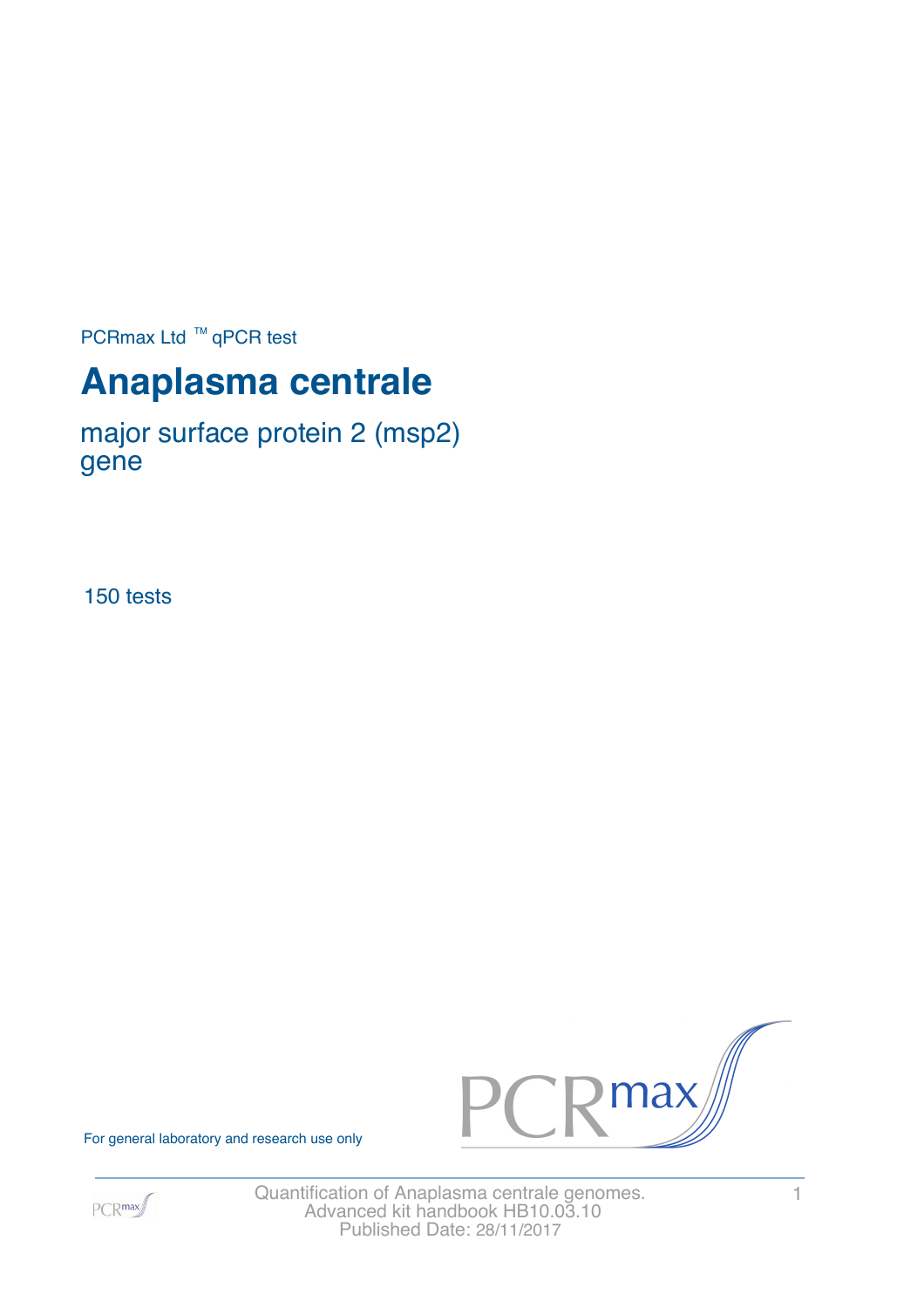### Introduction to Anaplasma centrale

Anaplasma centrale is a Gram-negative bacterium of the Rickettsiales order lacking a traditional cell wall. The double-stranded, circular genome of this species is around 1.2 Mb in length, coding for over 900 proteins. Infection causes a mild form of anaplasmosis in cattle and has been used as a vaccine against A. marginale. It occurs primarily in warm tropical and subtropical areas.

A. centrale is most commonly transmitted by ticks such as Boophilus spp. and Dermacentor spp but can also be transmitted via contaminated needles, dehorning equipment, castrating knives, tattoo instruments, biting flies and mosquitoes. It multiplies within the tick vectors before being passed to cattle when the ticks feed. The bacteria infect the erythrocytes, thrombocytes and leukocytes of the cattle and mainly multiply within the cells of the spleen and liver. The host immune system destroys infected cells leading to anemia.

Cattle infection presents with fever, loss of appetite, jaundice, anemia and respiratory problems. The infected animal may recover from the clinical symptoms of the infection but will remain a carrier of the bacteria, passing it back to ticks during feeding. Immunity can be passed to calves via milk feeding and offers protection to infants. In severe case, the infection may result in animal fatality.

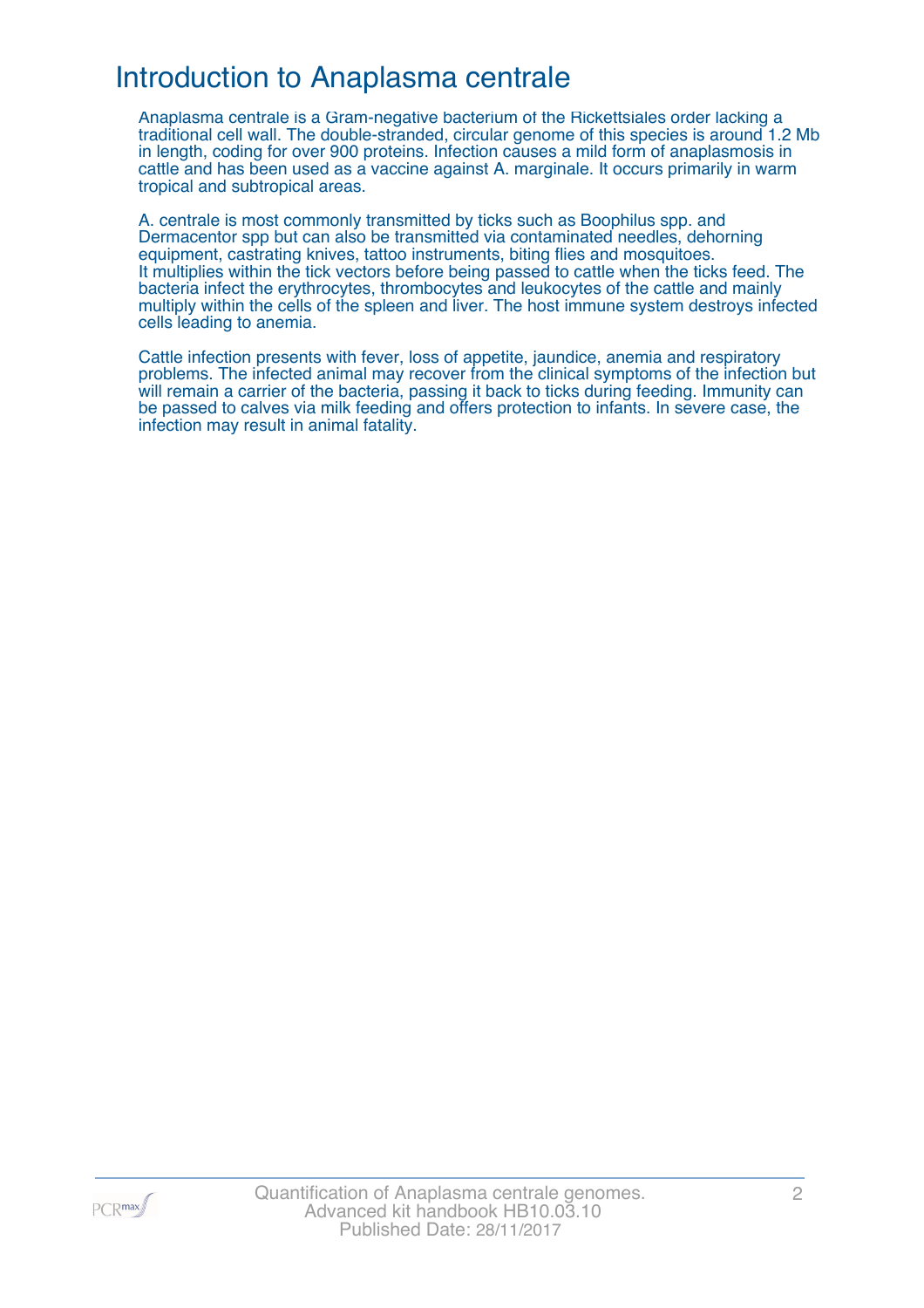The PCR Max qPCR Kit for Anaplasma centrale (A.centrale) genomes is designed for the in vitro quantification of A.centrale genomes. The kit is designed to have the broadest detection profile possible whilst remaining specific to the A.centrale genome.

The primers and probe sequences in this kit have 100% homology with a broad range of A.centrale sequences based on a comprehensive bioinformatics analysis.

If you require further information, or have a specific question about the detection profile of this kit then please send an e.mail to CPtechsupport@coleparmer.com and our bioinformatics team will answer your question.

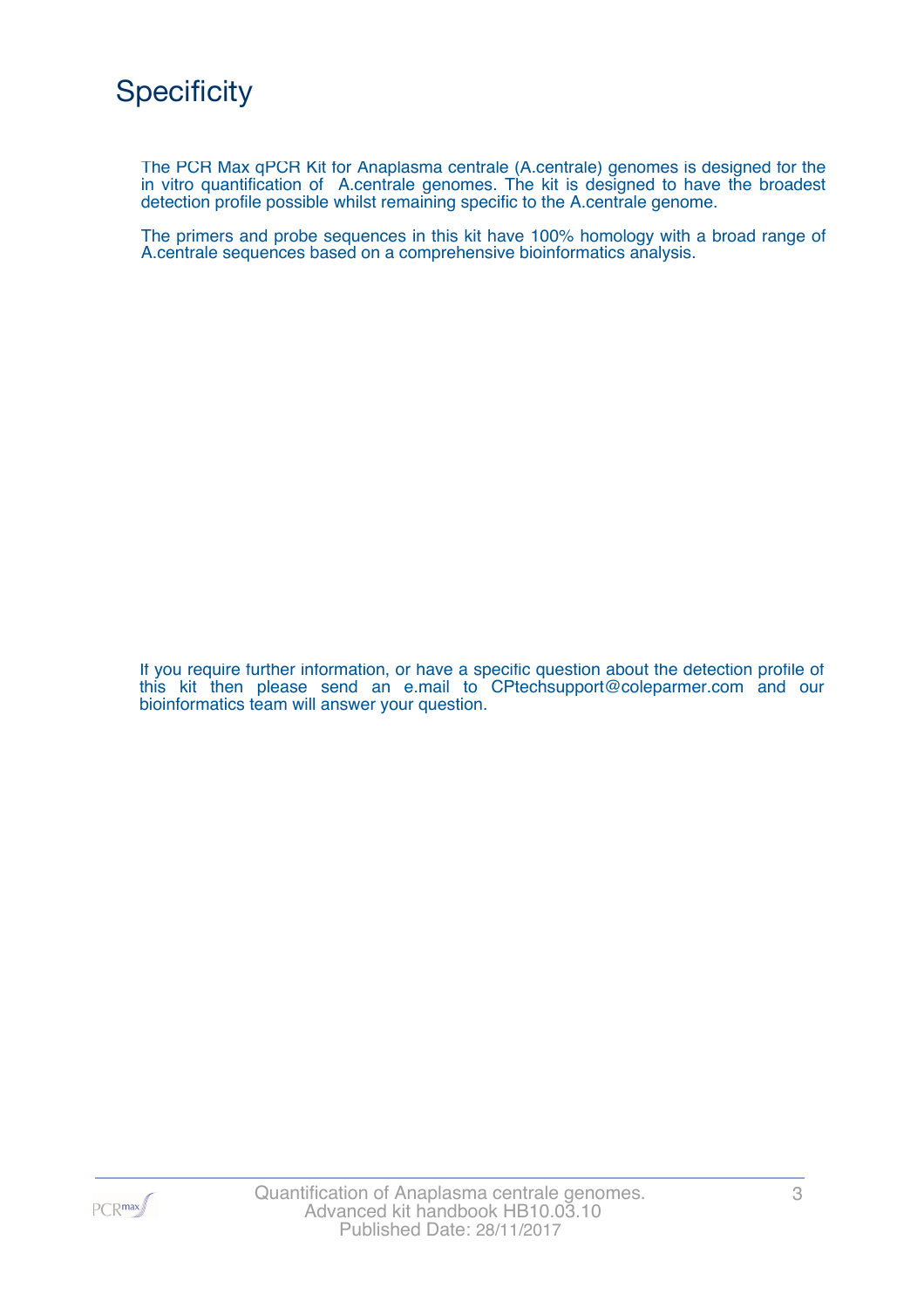### Kit contents

- **A.centrale specific primer/probe mix (150 reactions BROWN)** FAM labelled
- **A.centrale positive control template (for Standard curve RED)**
- **Internal extraction control primer/probe mix (150 reactions BROWN)** VIC labelled as standard
- **Internal extraction control DNA (150 reactions BLUE)**
- **Endogenous control primer/probe mix (150 reactions BROWN)** FAM labelled
- **RNase/DNase free water (WHITE)** for resuspension of primer/probe mixes
- **Template preparation buffer (YELLOW)** for resuspension of and internal extraction control template, positive control template and standard curve preparation

## Reagents and equipment to be supplied by the user

#### **Real-time PCR Instrument**

#### **DNA extraction kit**

This kit is designed to work well with all processes that yield high quality DNA with minimal PCR inhibitors.

#### **Lyophilised 2X qPCR Master Mix**

This kit is designed to be compatible with all commercially available master mixes that run with standard cycling conditions.

**Pipettors and Tips**

**Vortex and centrifuge**

#### **Thin walled 1.5 ml PCR reaction tubes**

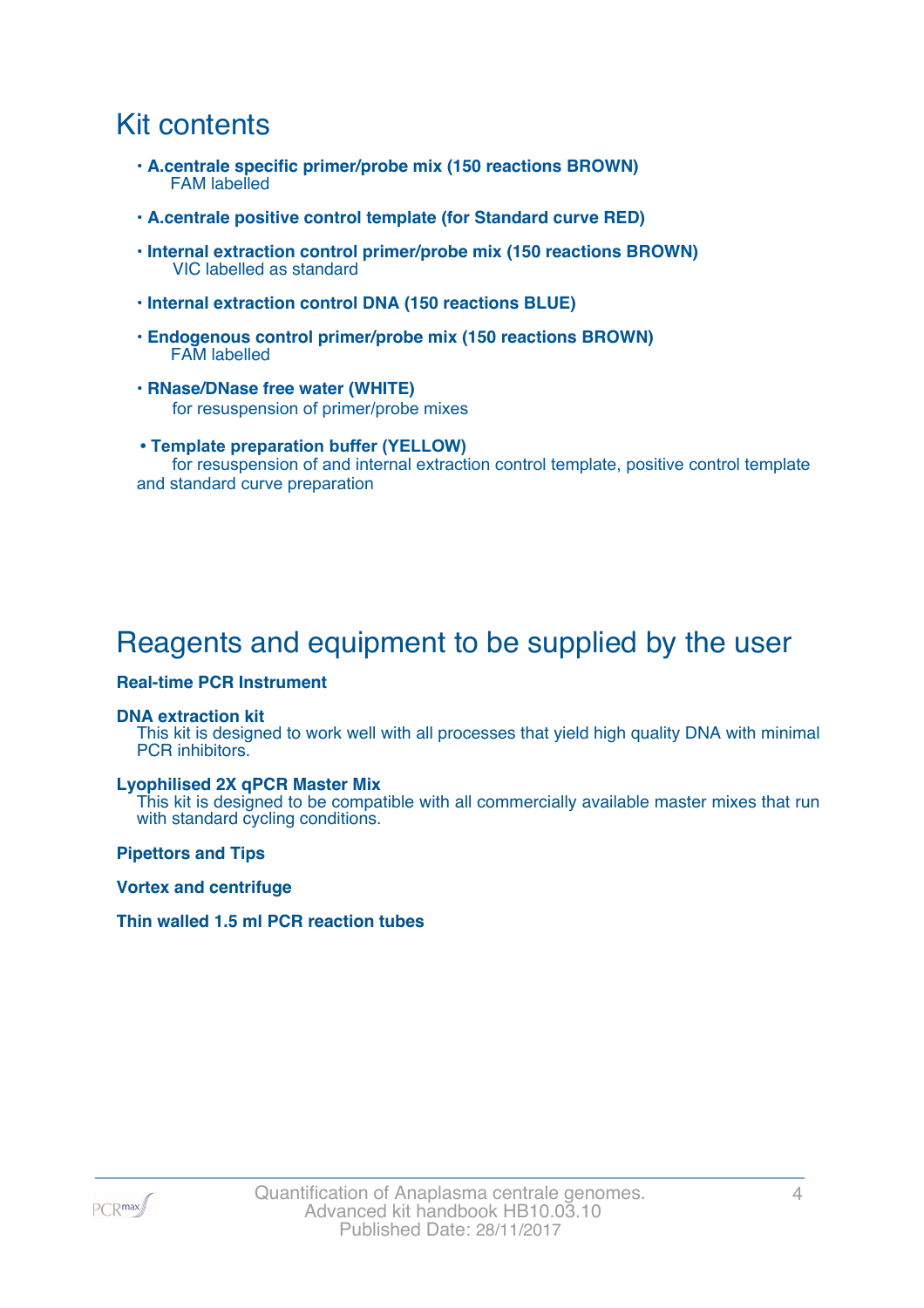### Kit storage and stability

This kit is stable at room temperature but should be stored at -20°C on arrival. Once the lyophilised components have been resuspended they should not be exposed to temperatures above -20ºC for longer than 30 minutes and unnecessary repeated freeze/thawing should be avoided. The kit is stable for six months from the date of resuspension under these circumstances.

If a standard curve dilution series is prepared this can be stored frozen for an extended period. If you see any degradation in this serial dilution a fresh standard curve can be prepared from the positive control.

PCRmax does not recommend using the kit after the expiry date stated on the pack.

### Suitable sample material

All kinds of sample material suited for PCR amplification can be used. Please ensure the samples are suitable in terms of purity, concentration, and DNA integrity (An internal PCR control is supplied to test for non specific PCR inhibitors). Always run at least one negative control with the samples. To prepare a negative-control, replace the template DNA sample with RNase/DNase free water.

### Dynamic range of test

Under optimal PCR conditions PCRmax A.centrale detection kits have very high priming efficiencies of >95% and can detect less than 100 copies of target template.

### Notices and disclaimers

This product is developed, designed and sold for research purposes only. It is not intended for human diagnostic or drug purposes or to be administered to humans unless clearly expressed for that purpose by the Food and Drug Administration in the USA or the appropriate regulatory authorities in the country of use. During the warranty period Master Mix detection kits allow precise and reproducible data recovery combined with excellent sensitivity. For data obtained by violation to the general GLP guidelines and the manufacturer's recommendations the right to claim under guarantee is expired. PCR is a proprietary technology covered by several US and foreign patents. These patents are owned by Roche Molecular Systems Inc. and have been sub-licensed by PE Corporation in certain fields. Depending on your specific application you may need a license from Roche or PE to practice PCR. Additional information on purchasing licenses to practice the PCR process may be obtained by contacting the Director of Licensing at Roche Molecular Systems, 1145 Atlantic Avenue, Alameda, CA 94501 or Applied Biosystems business group of the Applera Corporation, 850 Lincoln Centre Drive, Foster City, CA 94404. In addition, the 5' nuclease assay and other homogeneous amplification methods used in connection with the PCR process may be covered by U. S. Patents 5,210,015 and 5,487,972, owned by Roche Molecular Systems, Inc, and by U.S. Patent 5,538,848, owned by The Perkin-Elmer Corporation.

## **Trademarks**

#### Master Mix™ is a trademark of Cole-Parmer Ltd.

The PCR process is covered by US Patents 4,683,195, and 4,683,202 and foreign equivalents owned by Hoffmann-La Roche AG. BI, ABI PRISM® GeneAmp® and MicroAmp® are registered trademarks of the Applera Genomics (Applied Biosystems Corporation). BIOMEK® is a registered trademark of Beckman Instruments, Inc.; iCycler™ is a registered trademark of Bio-Rad Laboratories, Rotor-Gene is a trademark of Corbett Research. LightCycler™ is a registered trademark of the Idaho Technology Inc. GeneAmp®, TaqMan® and AmpliTaqGold® are registered trademarks of Roche Molecular Systems, Inc., The purchase of the Master Mix reagents cannot be construed as an authorization or implicit license to practice PCR under any patents held by Hoffmann-LaRoche Inc.

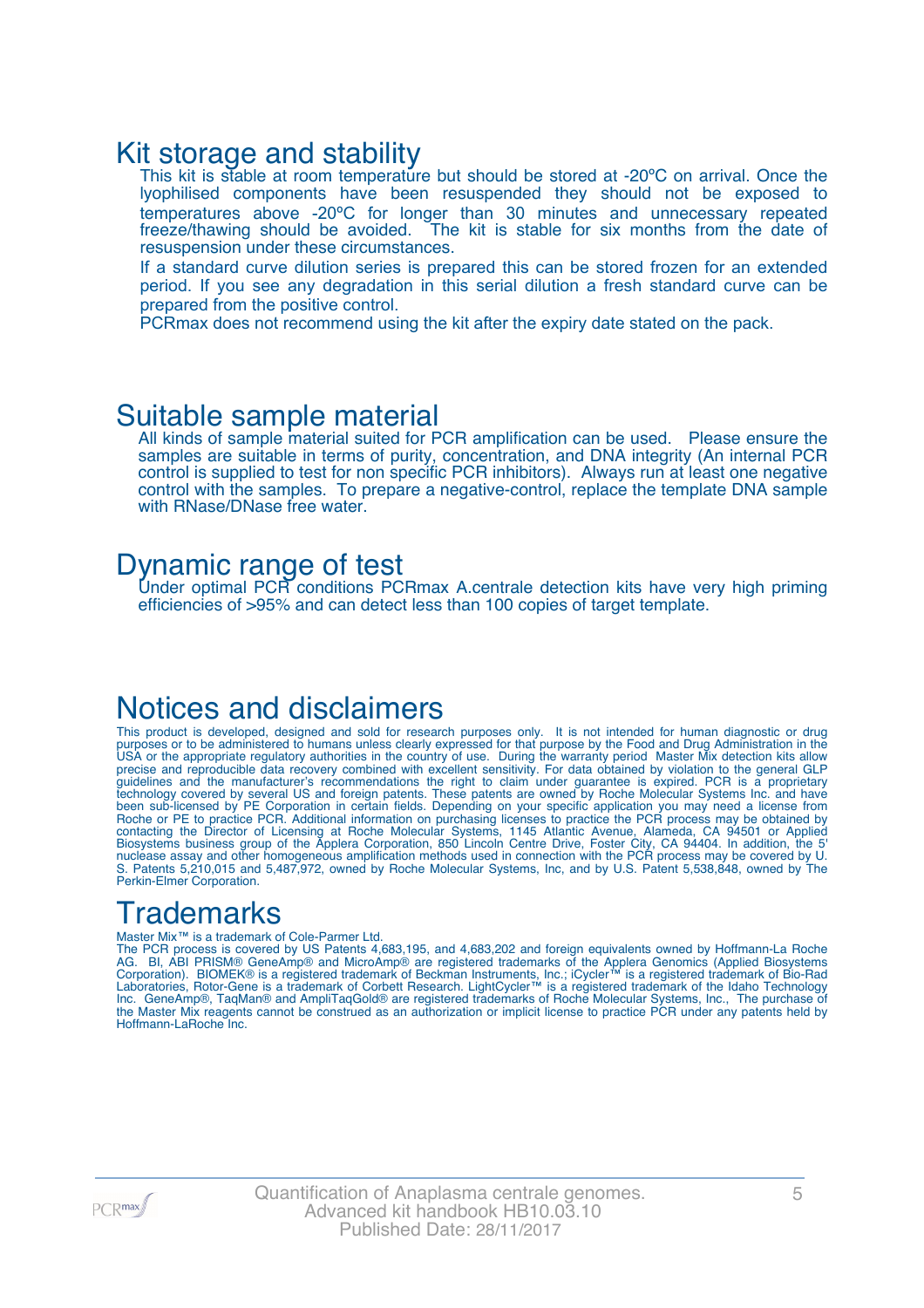### Principles of the test

#### **Real-time PCR**

A A.centrale specific primer and probe mix is provided and this can be detected through the FAM channel.

The primer and probe mix provided exploits the so-called TaqMan® principle. During PCR amplification, forward and reverse primers hybridize to the A.centrale DNA. A fluorogenic probe is included in the same reaction mixture which consists of a DNA probe labeled with a 5`-dye and a 3`-quencher. During PCR amplification, the probe is cleaved and the reporter dye and quencher are separated. The resulting increase in fluorescence can be detected on a range of real-time PCR platforms.

#### **Positive control**

For copy number determination and as a positive control for the PCR set up, the kit contains a positive control template. This can be used to generate a standard curve of A. centrale copy number / Cq value. Alternatively the positive control can be used at a single dilution where full quantitative analysis of the samples is not required. Each time the kit is used, at least one positive control reaction must be included in the run. A positive result indicates that the primers and probes for detecting the target A.centrale gene worked properly in that particular experimental scenario. If a negative result is obtained the test results are invalid and must be repeated. Care should be taken to ensure that the positive control does not contaminate any other kit component which would lead to false-positive results. This can be achieved by handling this component in a Post PCR environment. Care should also be taken to avoid cross-contamination of other samples when adding the positive control to the run. This can be avoided by sealing all other samples and negative controls before pipetting the positive control into the positive control well.

#### **Negative control**

To validate any positive findings a negative control reaction should be included every time the kit is used. For this reaction the RNase/DNase free water should be used instead of template. A negative result indicates that the reagents have not become contaminated while setting up the run.

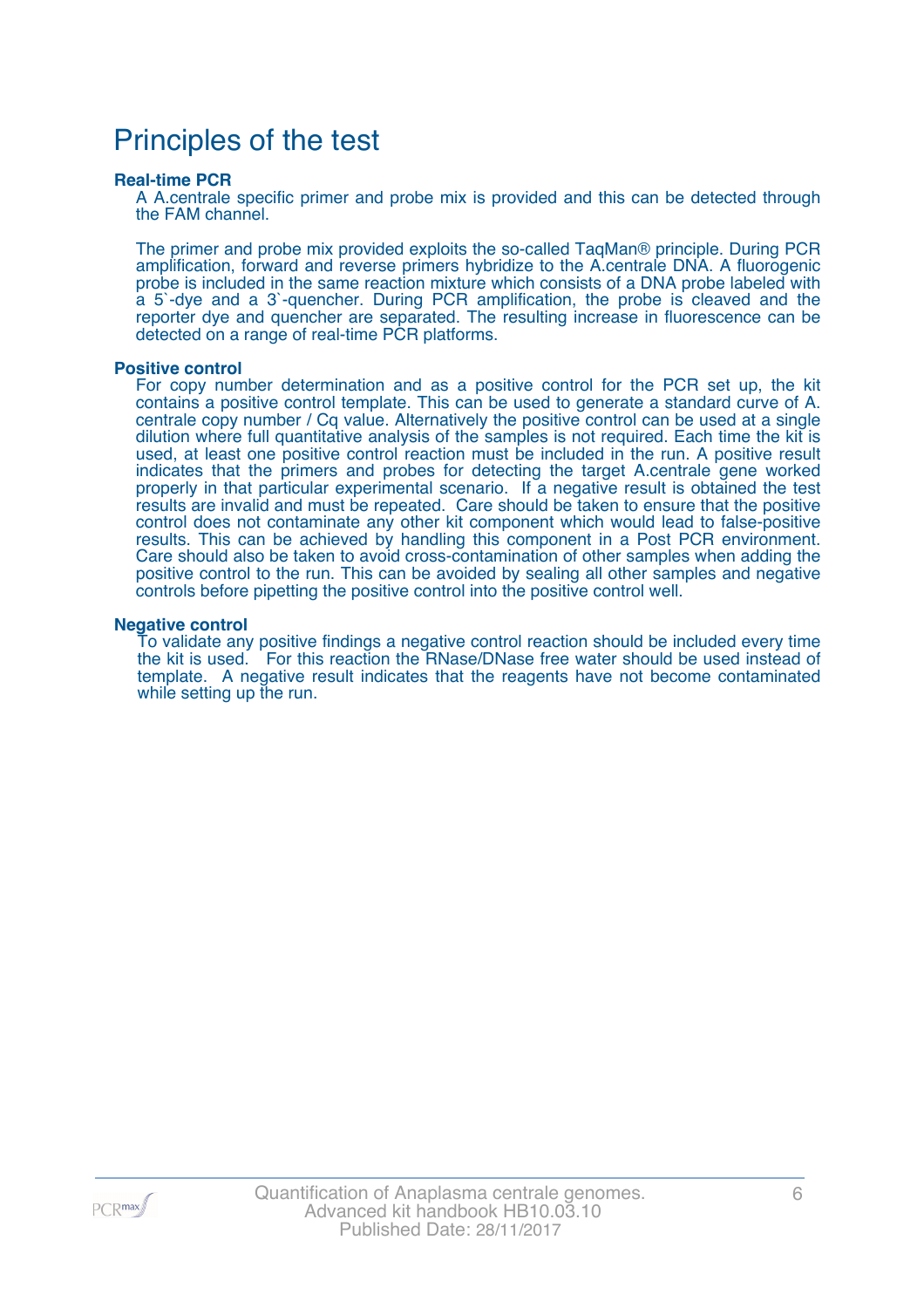#### **Internal DNA extraction control**

When performing DNA extraction, it is often advantageous to have an exogenous source of DNA template that is spiked into the lysis buffer. This control DNA is then co-purified with the sample DNA and can be detected as a positive control for the extraction process. Successful co-purification and real-time PCR for the control DNA also indicates that PCR inhibitors are not present at a high concentration.

A separate primer and probe mix are supplied with this kit to detect the exogenous DNA using real-time PCR. The primers are present at PCR limiting concentrations which allows multiplexing with the target sequence primers. Amplification of the control DNA does not interfere with detection of the A.centrale target DNA even when present at low copy number. The Internal control is detected through the VIC channel and gives a Cq value of 28+/-3.

#### **Endogenous control**

To confirm extraction of a valid biological template, a primer and probe mix is included to detect an endogenous gene. Detection of the endogenous control is through the FAM channel and it is NOT therefore possible to perform a multiplex with the A.centrale primers. A poor endogenous control signal may indicate that the sample did not contain sufficient biological material.

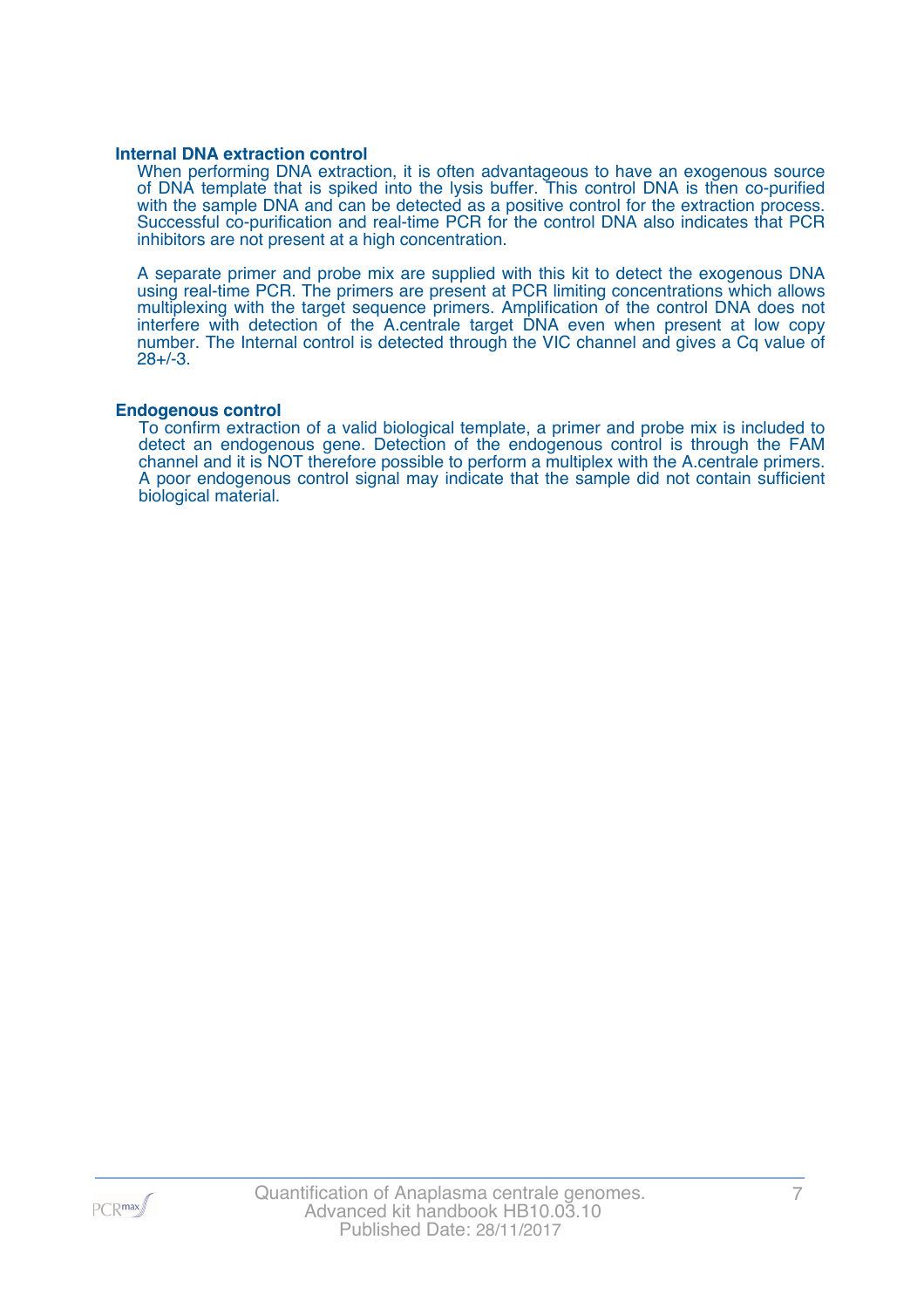### Resuspension Protocol

To minimize the risk of contamination with foreign DNA, we recommend that all pipetting be performed in a PCR clean environment. Ideally this would be a designated PCR lab or PCR cabinet. Filter tips are recommended for all pipetting steps.

- **1. Pulse-spin each tube in a centrifuge before opening.** This will ensure lyophilised primer and probe mix is in the base of the tube and is not spilt upon opening the tube.
- **2. Resuspend the primer/probe mixes in the RNase/DNase free water supplied, according to the table below:**

To ensure complete resuspension, vortex each tube thoroughly.

| Component - resuspend in water                       | Volume   |
|------------------------------------------------------|----------|
| <b>Pre-PCR pack</b>                                  |          |
| A.centrale primer/probe mix (BROWN)                  | $165$ µl |
| Internal extraction control primer/probe mix (BROWN) | 165 µl   |
| Endogenous control primer/probe mix (BROWN)          | 165 ul   |

**3. Resuspend the internal control template and positive control template in the template preparation buffer supplied, according to the table below:** To ensure complete resuspension, vortex the tube thoroughly.

| Component - resuspend in template preparation buffer |          |  |
|------------------------------------------------------|----------|--|
| <b>Pre-PCR heat-sealed foil</b>                      |          |  |
| Internal extraction control DNA (BLUE)               | 600 µl   |  |
| <b>Post-PCR heat-sealed foil</b>                     |          |  |
| A.centrale Positive Control Template (RED) *         | $500$ µl |  |

\* This component contains high copy number template and is a VERY significant contamination risk. It must be opened and handled in a separate laboratory environment, away from the other components.

### DNA extraction

The internal extraction control DNA can be added either to the DNA lysis/extraction buffer or to the DNA sample once it has been resuspended in lysis buffer.

**DO NOT add the internal extraction control DNA directly to the unprocessed biological sample as this will lead to degradation and a loss in signal.**

- **1. Add 4µl of the Internal extraction control DNA (BLUE) to each sample in DNA lysis/extraction buffer per sample.**
- **2. Complete DNA extraction according to the manufacturers protocols.**

PCR<sub>max</sub>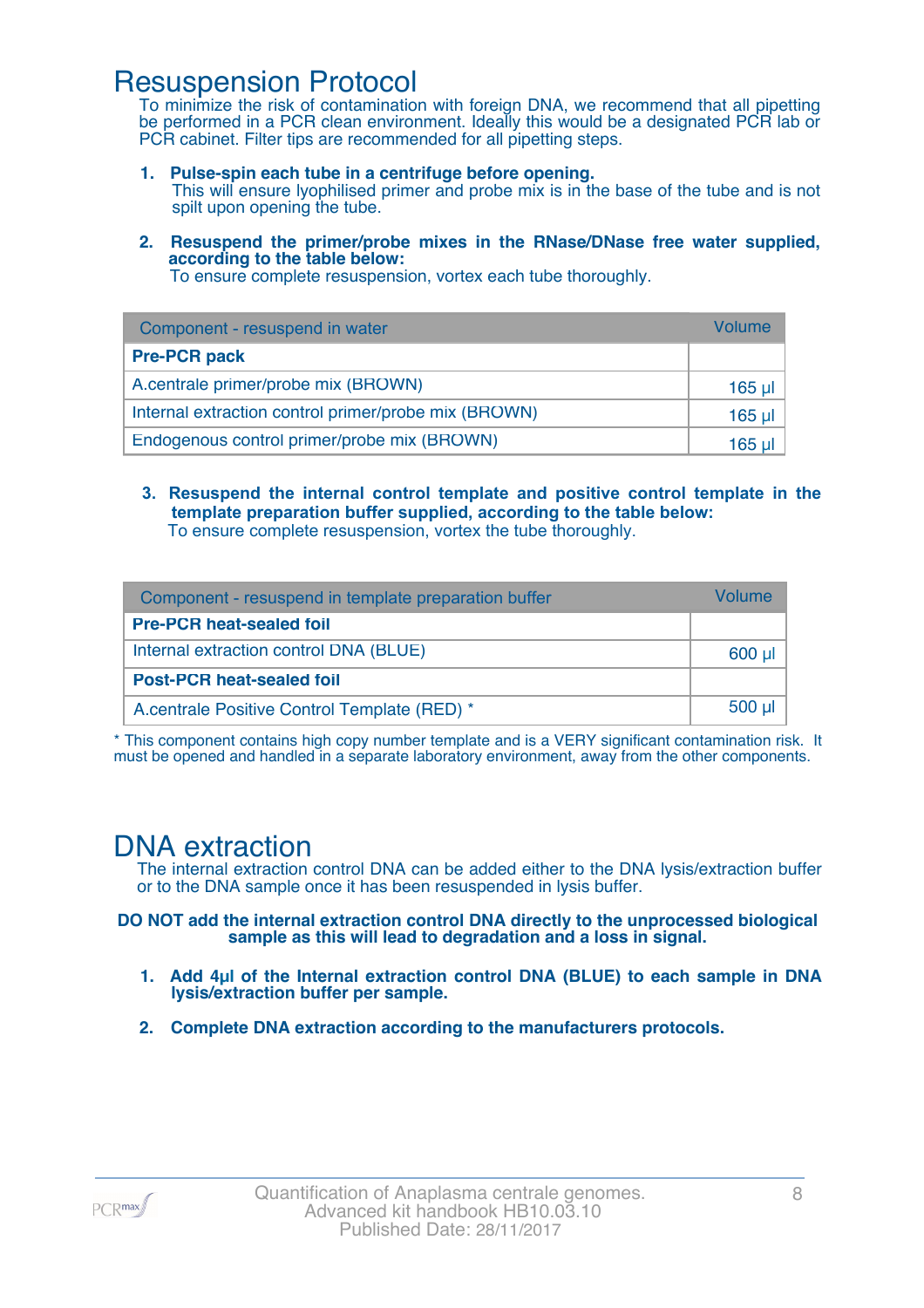## qPCR detection protocol

**1. For each DNA sample prepare a reaction mix according to the table below:** Include sufficient reactions for positive and negative controls.

| Component                                            | Volume          |
|------------------------------------------------------|-----------------|
| Lyophilised 2X qPCR Master Mix                       | 10 <sub>µ</sub> |
| A.centrale primer/probe mix (BROWN)                  | 1 µl            |
| Internal extraction control primer/probe mix (BROWN) | 1 µl            |
| RNase/DNase free water (WHITE)                       | 3 <sub>µ</sub>  |
| <b>Final Volume</b>                                  | 15 <sub>µ</sub> |

#### **2. For each DNA sample prepare an endogenous control reaction according to the table below (Optional):**

This control reaction will provide crucial information regarding the quality of the biological sample.

| Component                                   | Volume       |
|---------------------------------------------|--------------|
| Lyophilised 2X qPCR Master Mix              | 10 ul        |
| Endogenous control primer/probe mix (BROWN) | 1 ul         |
| RNase/DNase free water (WHITE)              | $4 \mu$      |
| <b>Final Volume</b>                         | <u>15 ul</u> |

- **3. Pipette 15µl of each mix into individual wells according to your real-time PCR experimental plate set up.**
- **4. Prepare sample DNA templates for each of your samples.**
- **5. Pipette 5µl of DNA template into each well, according to your experimental plate set up.**

For negative control wells use 5µl of RNase/DNase free water. The final volume in each well is 20ul.

**6. If a standard curve is included for quantitative analysis prepare a reaction mix according to the table below:**

| Component                           | Volume   |
|-------------------------------------|----------|
| Lyophilised 2X qPCR Master Mix      | $10 \mu$ |
| A.centrale primer/probe mix (BROWN) | 1 $\mu$  |
| RNase/DNase free water (WHITE)      | $4 \mu$  |
| <b>Final Volume</b>                 | 15 $\mu$ |

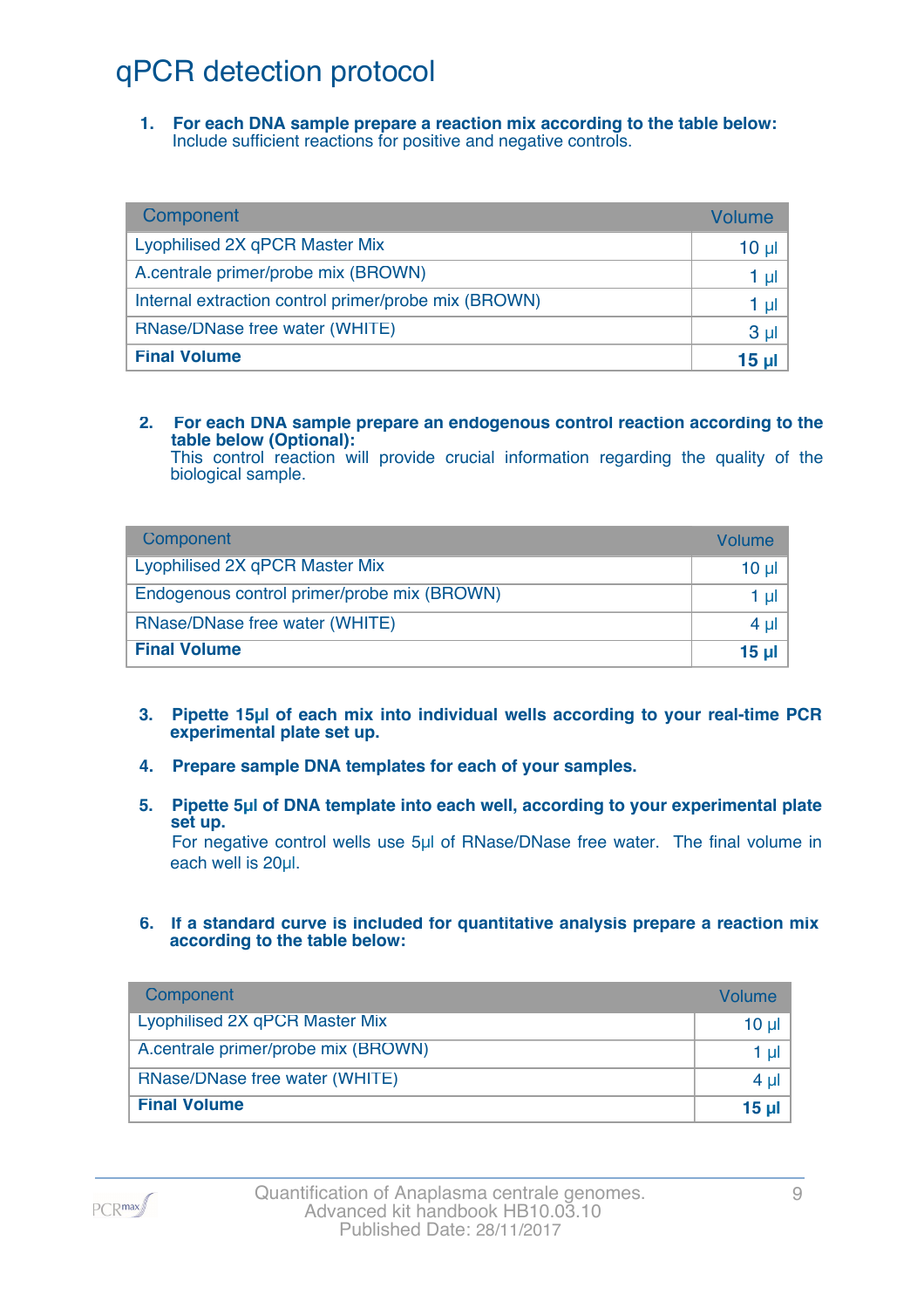#### **7. Preparation of standard curve dilution series.**

- 1) Pipette 90µl of template preparation buffer into 5 tubes and label 2-6
- 2) Pipette 10µl of Positive Control Template (RED) into tube 2
- 3) Vortex thoroughly
- 4) Change pipette tip and pipette 10µl from tube 2 into tube 3
- 5) Vortex thoroughly

Repeat steps 4 and 5 to complete the dilution series

| <b>Standard Curve</b>         | <b>Copy Number</b>     |
|-------------------------------|------------------------|
| Tube 1 Positive control (RED) | $2 \times 10^5$ per µl |
| Tube 2                        | $2 \times 10^4$ per µl |
| Tube 3                        | $2 \times 10^3$ per µl |
| Tube 4                        | $2 \times 10^2$ per µl |
| Tube 5                        | 20 per µl              |
| Tube 6                        | 2 per µl               |

**8. Pipette 5µl of standard template into each well for the standard curve according to your experimental plate set up.** The final volume in each well is 20µl.

## qPCR amplification protocol

Amplification conditions using Lyophilised 2X qPCR Master Mix.

|             | <b>Step</b>              | <b>Time</b>     | <b>Temp</b> |
|-------------|--------------------------|-----------------|-------------|
|             | Enzyme activation        | 2 min           | 95 °C       |
| Cycling x50 | Denaturation             | 10 <sub>s</sub> | 95 °C       |
|             | <b>DATA COLLECTION *</b> | 60 <sub>s</sub> | 60 °C       |

\* Fluorogenic data should be collected during this step through the FAM and VIC channels

PCR<sub>max</sub>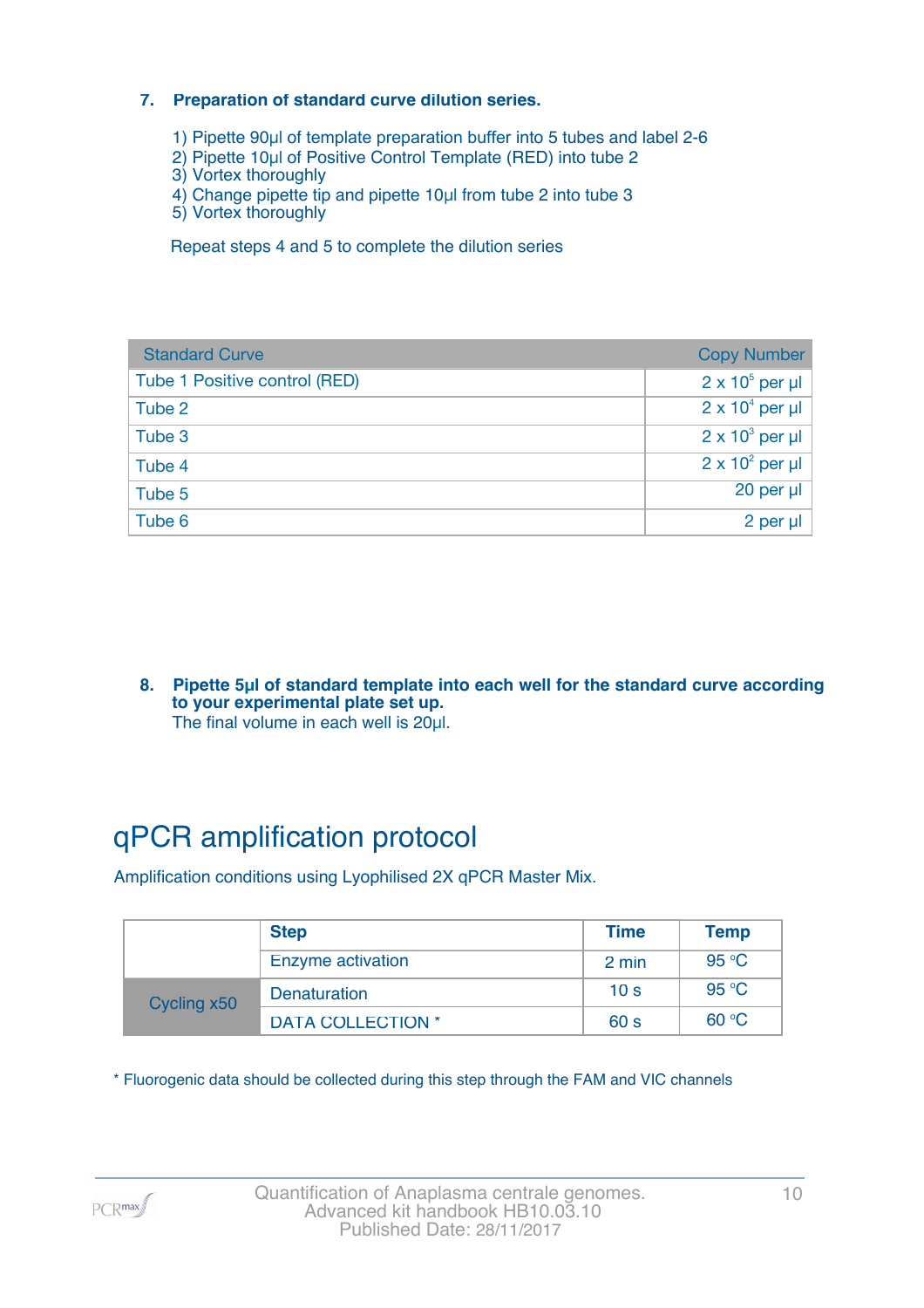## Interpretation of Results

| <b>Target</b><br>(FAM) | <b>Internal</b><br>control<br>(NIC) | <b>Positive</b><br>control | <b>Negative</b><br>control | Interpretation                                                                                                  |
|------------------------|-------------------------------------|----------------------------|----------------------------|-----------------------------------------------------------------------------------------------------------------|
| $\leq 30$              | $+ 1 -$                             | ٠                          |                            | <b>POSITIVE QUANTITATIVE RESULT</b><br>calculate copy number                                                    |
| > 30                   | ÷                                   | ٠                          |                            | <b>POSITIVE QUANTITATIVE RESULT</b><br>calculate copy number                                                    |
| > 30                   |                                     |                            |                            | <b>POSITIVE QUALITATIVE RESULT</b><br>do not report copy number as this<br>may be due to poor sample extraction |
|                        | ÷                                   | ٠                          |                            | <b>NEGATIVE RESULT</b>                                                                                          |
| $+ 1 -$                | $+ 1 -$                             | ÷                          | $\leq 35$                  | <b>EXPERIMENT FAILED</b><br>due to test contamination                                                           |
| $+ 1 -$                | $+ 1 -$                             | ÷                          | > 35                       | $\star$                                                                                                         |
|                        |                                     | ÷                          |                            | <b>SAMPLE PREPARATION FAILED</b>                                                                                |
|                        |                                     |                            |                            | <b>EXPERIMENT FAILED</b>                                                                                        |

Positive control template (RED) is expected to amplify between Cq 16 and 23. Failure to satisfy this quality control criterion is a strong indication that the experiment has been compromised.

\*Where the test sample is positive and the negative control is positive with a  $Cq > 35$ , the sample must be reinterpreted based on the relative signal strength of the two results:



If the sample amplifies  $>$  5 Cq earlier than the negative control then the sample should be reinterpreted (via the table above) with the negative control verified as negative.



If the sample amplifies < 5 Cq earlier than the negative control then the positive sample result is invalidated and the result should be determined inconclusive due to test contamination. The test for this sample should be repeated.